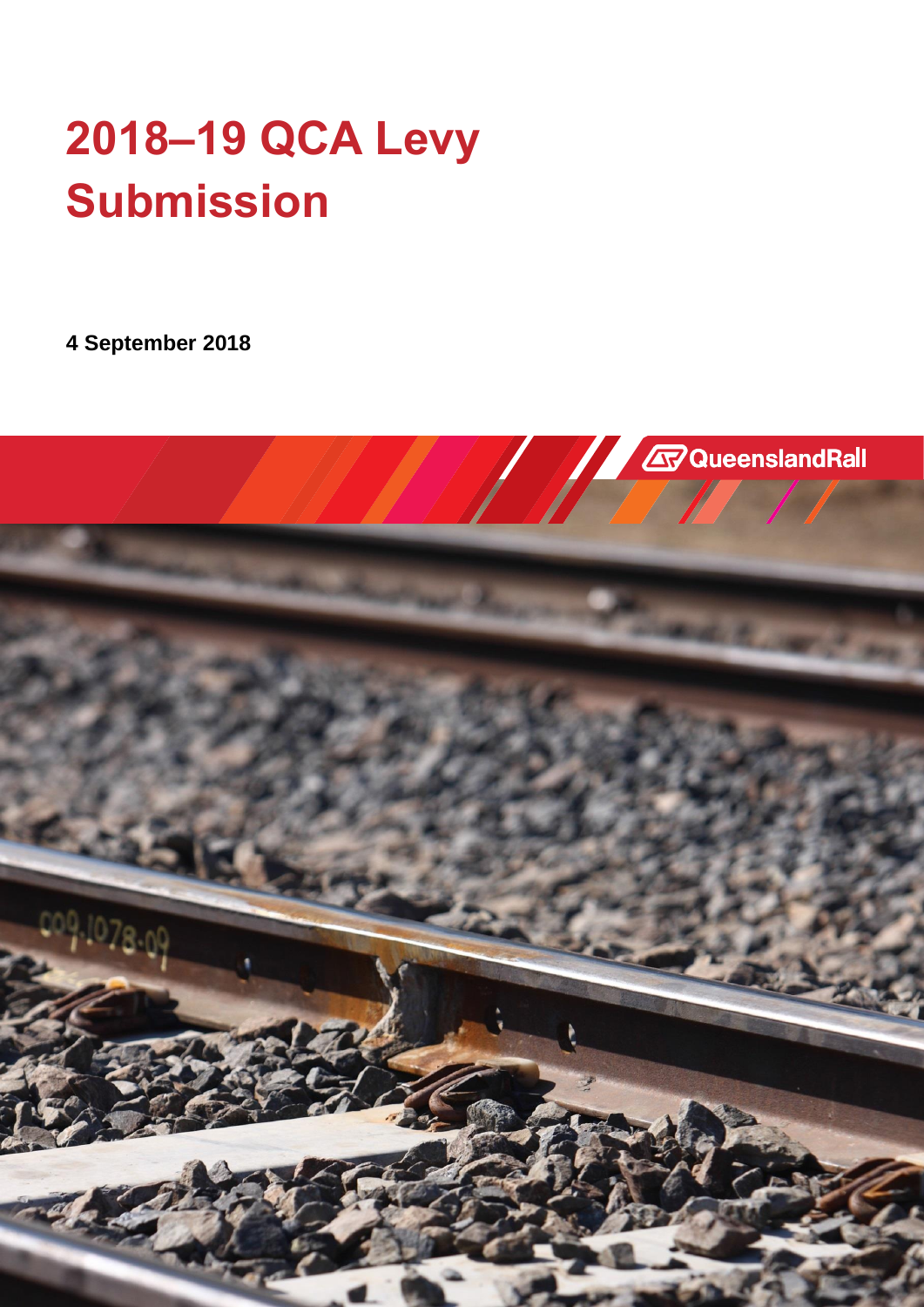# Table of Contents

| 1. |       | <b>Executive Summary</b>                                             | 1              |  |  |  |
|----|-------|----------------------------------------------------------------------|----------------|--|--|--|
| 2. |       | QCA Fees paid by Queensland Rail                                     | 2              |  |  |  |
|    | 2.1   | <b>QCA Fee Framework</b>                                             | $\overline{2}$ |  |  |  |
|    | 2.2   | QCA Regulatory Fees to be recovered in 2018-19                       | $\overline{2}$ |  |  |  |
|    | 2.2.1 | 2018-19 QCA Regulatory Fee                                           | $\overline{2}$ |  |  |  |
|    | 2.2.2 | True-up of 2017-18 QCA Regulatory Fee and 2017-18 QCA Levy           | $\overline{2}$ |  |  |  |
| 3. |       | Proposed Allocation of costs for the 2018-19 QCA Levy                | 4              |  |  |  |
|    | 3.1.  | Context                                                              | 4              |  |  |  |
|    | 3.2   | Allocation of costs for 2018-19                                      | 4              |  |  |  |
|    | 3.2.1 | Variable weightings for years where the QCA is considering a DAU     | 4              |  |  |  |
|    | 3.2.2 | Allocation to West Moreton System Coal                               | 5              |  |  |  |
|    | 3.2.3 | Allocation to Mount Isa Line Freight and Minerals                    | 5              |  |  |  |
|    | 3.2.4 | Allocation to North Coast Line and West Moreton Freight and Minerals | 6              |  |  |  |
|    | 3.2.5 | Allocation to Long Distance Passenger                                | 6              |  |  |  |
|    | 3.2.6 | Allocation to other Train Services                                   | 6              |  |  |  |
|    | 3.3   | Allocation of costs for 2018-19 QCA Levy by Train Service type       | 6              |  |  |  |
| 4. |       | Proposed 2018-19 QCA Levy                                            | $\overline{7}$ |  |  |  |
|    |       | Attachment 1: 2018-19 QCA Levy calculations<br>8                     |                |  |  |  |
|    |       | Attachment 2: Proposed QCA Fee allocations 2018-19<br>9              |                |  |  |  |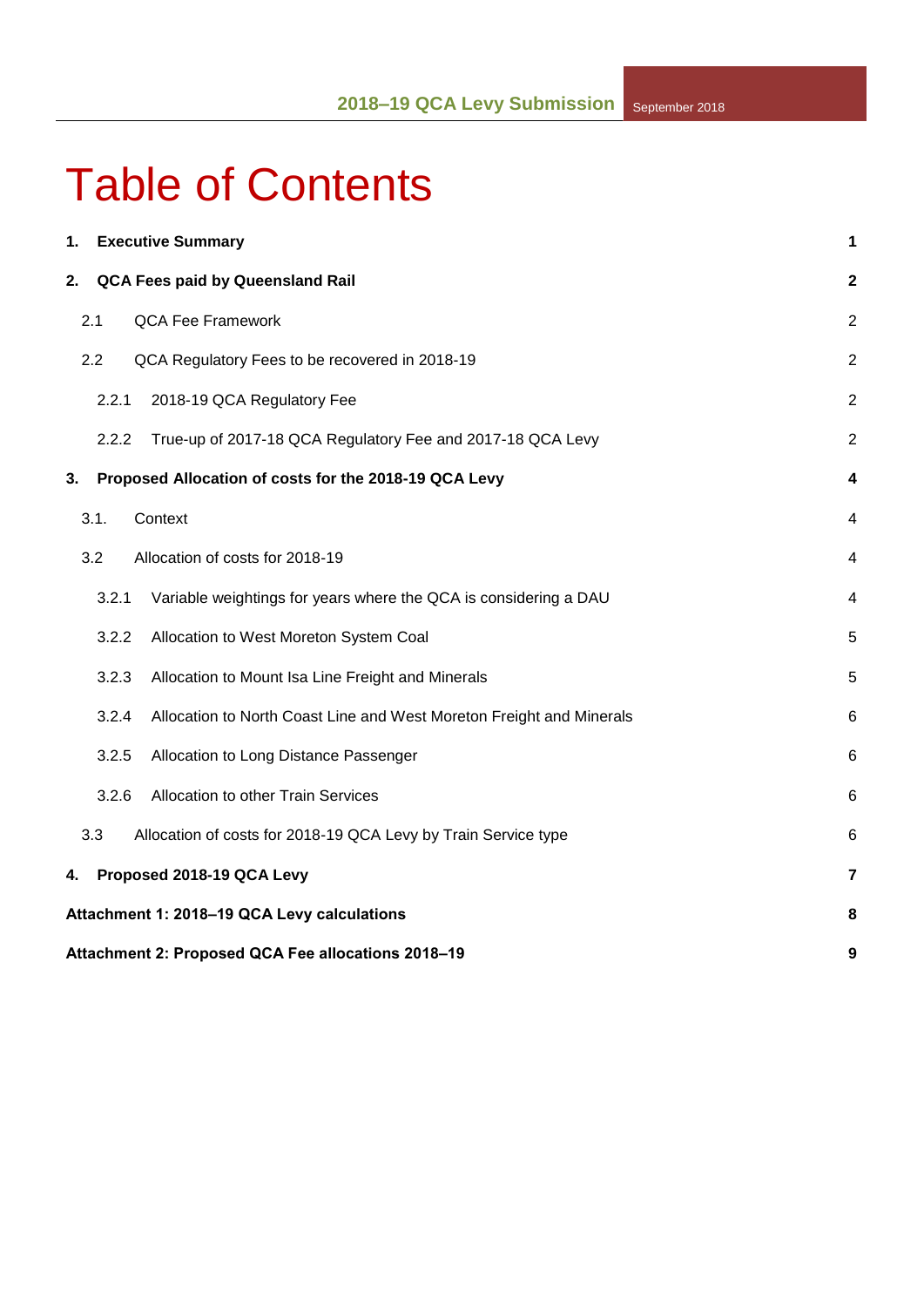# <span id="page-2-0"></span>**1. Executive Summary**

This submission seeks the Queensland Competition Authority's (QCA) approval for the 2018–19 QCA Levy to be applied to Queensland Rail's access charges, consistent with clause 3.7 of the Queensland Rail Access Undertaking 1 (AU1).

The QCA Levy is included in AU1 to allow Queensland Rail to recover fees charged by the QCA for the provision of its regulatory services from access holders. In 2018-19, Queensland Rail is proposing to recover a net amount of \$1,693,421. The proposed 2018-19 QCA Levy by Train Service type is set out in **Table 1**.

#### Table 1: Proposed QCA Levy 2018-19

| <b>Train Service</b>                                                   | <b>Proposed</b><br><b>2018-19 QCA Levy</b> |
|------------------------------------------------------------------------|--------------------------------------------|
| West Moreton System Coal (\$/net tonne)                                | \$0.14348                                  |
| Freight & Minerals - Mount Isa (\$/'000 gtk)                           | \$0.07536                                  |
| Freight & Minerals - North Coast & West Moreton non-coal (\$/'000 gtk) | \$0.04519                                  |
| Passenger (\$/track km)                                                | \$0.01597                                  |

Similar to the arrangements that the QCA approved for the allocation of costs to be recovered from West Moreton System Coal access holders during the years when the QCA was considering AU1, Queensland Rail is seeking the QCA's to apply a higher weighting to the recovery of the QCA Fee for 2018-19 than for 2017-18. Queensland Rail considers that this avoids non-coal traffic cross-subsidising coal traffic for the recovery of QCA's Fees which will likely be wholly attributable to the QCA's consideration of the reference tariff for the movement of coal on the West Moreton System as part of its consideration of Queensland Rail's Draft Access Undertaking 2 (DAU2).

Queensland Rail is seeking the QCA's timely consideration of the 2018-19 QCA Levy. Until the QCA approves a new QCA Levy amount, the QCA Levy being charged to users is the QCA Levy approved for 2017-18. The 2017-18 Levy included a one-off adjustment for under-recovery of QCA Fees from 2010-11 to 2016-17, with the higher weights applied to West Moreton System Coal. Although Queensland Rail will 'true-up' the QCA Levy after the QCA's Final Decision, until that time it is cognisant that West Moreton System Coal access holders are paying a higher QCA Levy than is proposed, and access holders on other systems are paying less.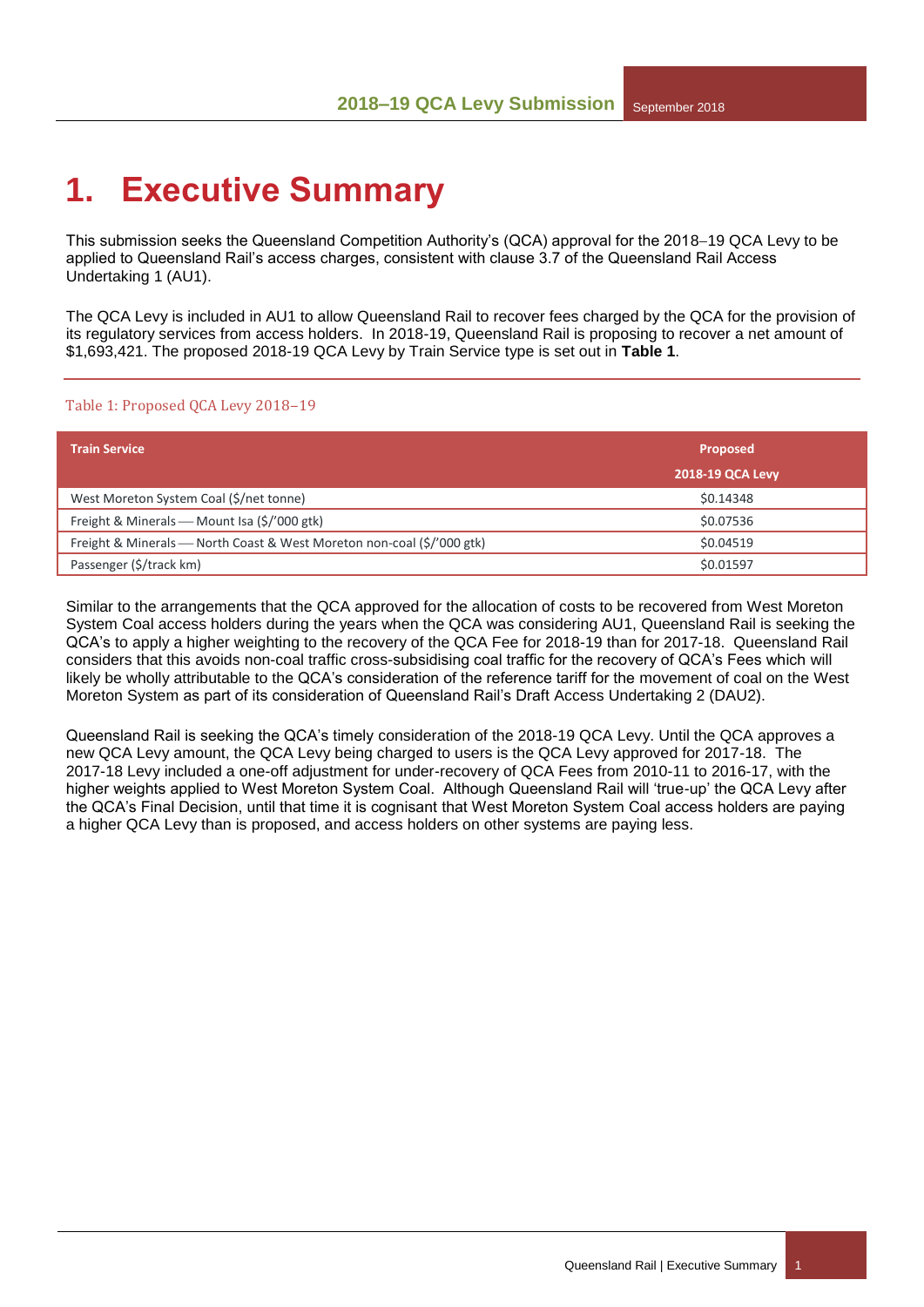# <span id="page-3-0"></span>**2. QCA Fees paid by Queensland Rail**

## <span id="page-3-1"></span>**2.1 QCA Fee Framework**

Section 3 of the *Queensland Competition Authority Regulation 2007* (the Regulation) entitles the QCA to charge fees (the QCA Regulatory Fee) for providing a service or performing a function set out in Schedule 1 of the Regulation provided the amount charged:

- (a) is considered to be reasonable by the QCA; and
- (b) is not more than the reasonable cost of providing the service or performing the function.

The QCA performs functions which are within the scope of Schedule 1 of the Regulation. These services include the development or amendment of an access undertaking, disputes relating to an access undertaking, arbitrations and monitoring compliance with an access undertaking.

The fees to be paid to the QCA for general regulatory services by a regulated entity that is the subject of the QCA's fee charging regime are calculated by the QCA based on its estimate of the actual cost of performing the functions in respect of that particular entity over the coming 12 months.

At the end of each financial year, the QCA provides its final costs for the year with Queensland Rail either receiving an additional fee if costs were under estimated or a credit if costs were overestimated, which are applied to the QCA estimated costs for the subsequent year.

### <span id="page-3-2"></span>**2.2 QCA Regulatory Fees to be recovered in 2018-19**

#### <span id="page-3-3"></span>**2.2.1 2018-19 QCA Regulatory Fee**

The 2018–19 QCA Fee has been estimated by the QCA as \$1,933,000. The QCA has advised that this amount based on the following planned work program:

- Compliance requirement of the access undertaking (AU1)—\$450,000
- Commencing work on AU2—\$1,483,000.

<span id="page-3-4"></span>Queensland Rail is seeking to recover this amount in the 2018–19 QCA Levy.

### **2.2.2 True-up of 2017-18 QCA Regulatory Fee and 2017-18 QCA Levy**

In June 2018, the QCA advised that it had under-estimated the cost of its regulatory fees for the review of Queensland Rail's Draft Access Undertaking and compliance with AU1 by \$121,000 in 2017-18. This additional amount is proposed to be recovered in the 2018-19 QCA Levy.

Stronger railings on the West Moreton Coal System than those forecast for 2017-18 contributed to Queensland Rail over-recovering \$404,815 from West Moreton Coal access holders. Railings were lower than forecast for the Mount Isa Line with an under-recovery of \$44,662. **Table 2** shows the proposed adjustments by Train Service Type to be made to the 2018-19 QCA Levy with \$360,579 to be rebated to customers in 2018-19.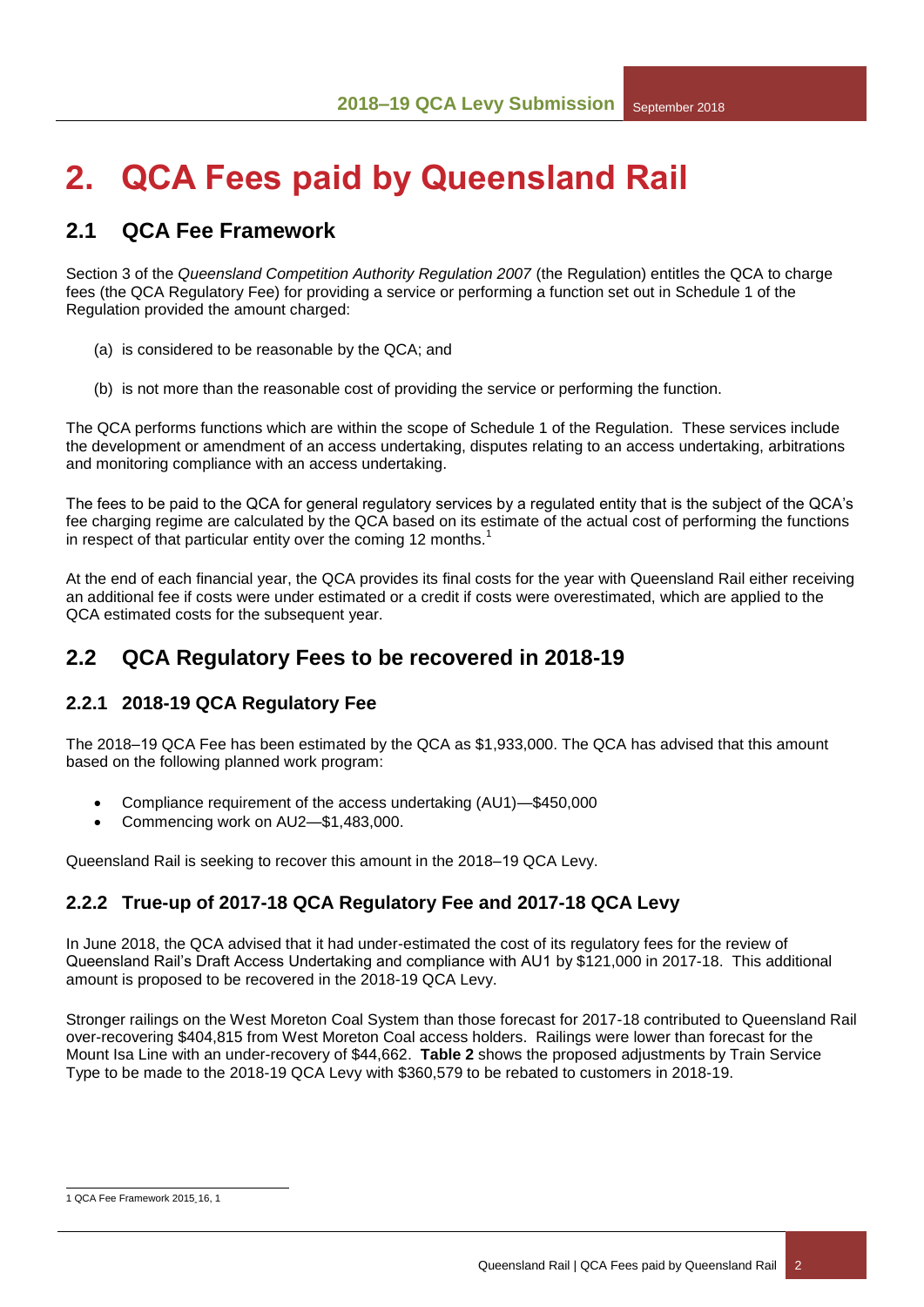#### Table 2: Over/under recovery of 2017-18 QCA Levy by Train Service Type

| <b>Train Service Type</b>                      | Over/(under) recovery (\$) |  |  |
|------------------------------------------------|----------------------------|--|--|
| West Moreton System Coal                       | 404.815                    |  |  |
| Freight & Minerals-Mount Isa                   | (44, 662)                  |  |  |
| Freight & Minerals-NCL & West Moreton non-coal | 447                        |  |  |
| Passenger                                      | (22)                       |  |  |
| <b>Total</b>                                   | 360,579                    |  |  |

**Table 3** shows the calculation of the net QCA Regulatory Fees to be recovered in the 2018-19 QCA Levy.

#### Table 3: Net QCA Regulatory Fees to be recovered in 2018-19 QCA Levy

| Cost build-up                                |               |
|----------------------------------------------|---------------|
| 2018-19 QCA Regulatory Fee                   | 1,933,000     |
| Plus 'true-up' of 2017-18 QCA Regulatory Fee | 121.000       |
| Less over-recovery of 2017-18 QCA Levy       | ( \$360, 579) |
| <b>Total</b>                                 | 1,693,421     |

**Attachment 1** sets out the 2018-19 QCA Levy calculations in more detail.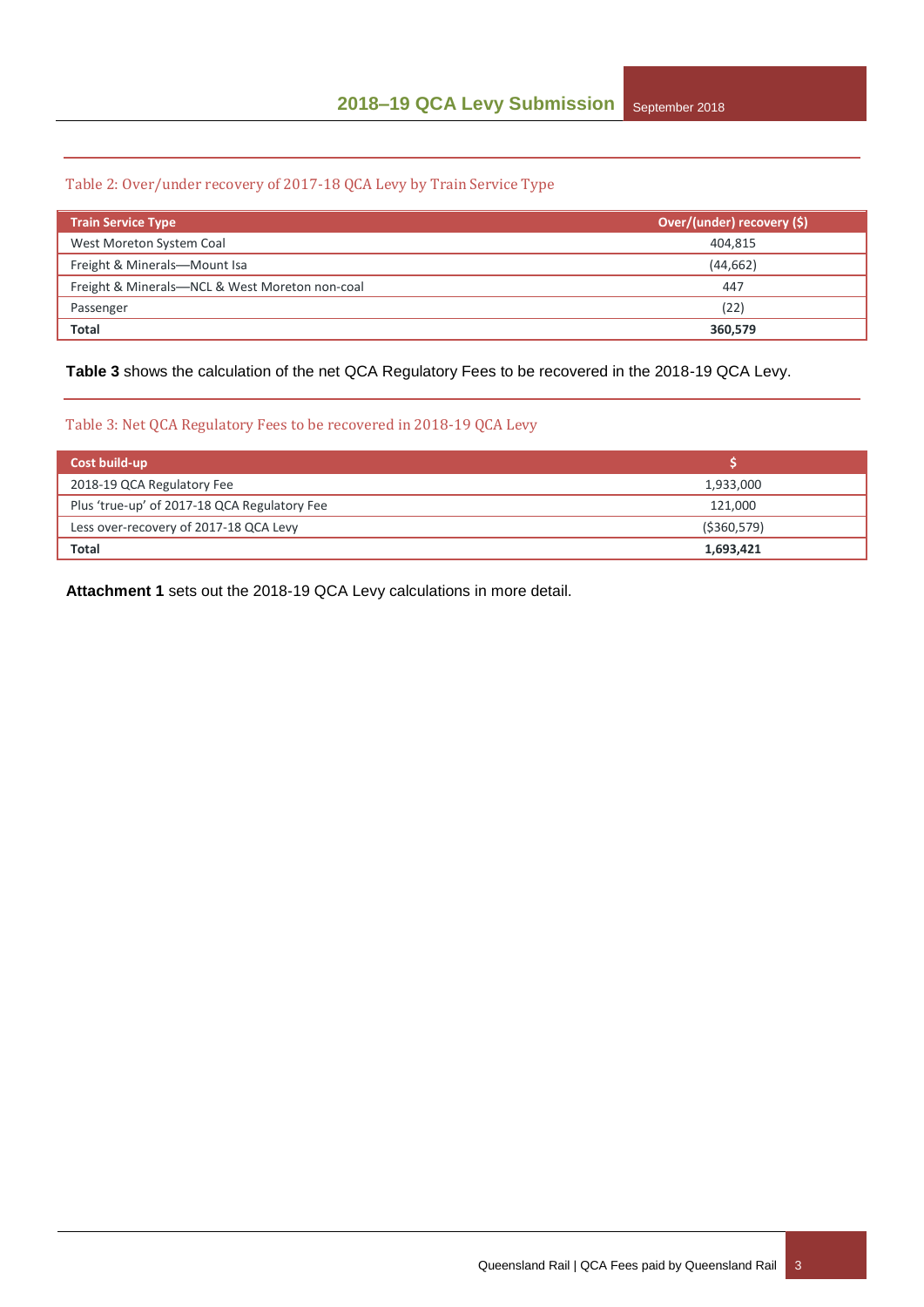## <span id="page-5-0"></span>**3. Proposed Allocation of costs for the 2018-19 QCA Levy**

### <span id="page-5-1"></span>**3.1. Context**

Clause 3.7 of the Queensland Rail's Access Undertaking 1 (AU1) states that:

*An Access Charge for a Train Service may include a QCA Levy component to be collected for the QCA by Queensland Rail. This component will, where applicable, be determined from year based of the QCA Levy levied by the QCA to Queensland Rail and allocated amongst Train Service types in a manner approved by the QCA.* 

The QCA's Fee Framework 2015-16 states that all fees levied in respect of general regulatory services will be eligible for pass through to customers in prices where ever the QCA has responsibility for these pass throughs.<sup>2</sup>

The pass-through of regulatory fees is consistent with the broader 'beneficiaries pays' principle. The principle that beneficiaries of government regulation should pay for that regulation was among the findings of the 2002 Productivity Commission *Report Cost Recovery by Commonwealth Government Agencies*, which preceded the introduction of the QCA Fee in 2003. The report found that where possible, cost recovery arrangements should apply to specific activities or products noting:

*"The 'beneficiary pays' principle has been widely cited as a major rationale for developing and implementing cost recovery. It is based on the notion that those that benefit from the provision of a particular activity or product should pay for it. This has both economic and equity dimensions. It encourages those who benefit from the activity or product to recognise that there are resource costs involved."<sup>3</sup>*

*"Regulatory activities for which cost recovery is appropriate are generally those that have a direct link to a particular group of identifiable users or beneficiaries (industry, consumers or others), such as product assessments, licensing and monitoring."<sup>4</sup>*

*"In most cases it is simpler and more cost effective to charge the producer of the regulated product through either a direct fee-for-service, or an industry levy. Firms can then pass on some or all of this charge to purchasers, down the production chain to final consumers."<sup>5</sup>*

### <span id="page-5-2"></span>**3.2 Allocation of costs for 2018-19**

#### <span id="page-5-3"></span>**3.2.1 Variable weightings for years where the QCA is considering a DAU**

For the 2017-18 QCA Levy, the QCA approved Queensland Rail's proposal that the West Moreton Coal Services be allocated a higher percentage of the QCA's Regulatory Fees for the years when the QCA was considering AU1 approval process (and hence higher QCA costs) should have a higher level of QCA Regulatory Fees allocated to these services.

l 2 QCA Fee Framework 2015‐ 16, p 2

<sup>3</sup> Productivity Commission, Cost Recovery by Government Agencies , August 2001, Part 1 p. 15

<sup>4</sup> Productivity Commission, Cost Recovery by Government Agencies, August 2001, Part 1 p. 157

<sup>5</sup> Productivity Commission, Cost Recovery by Government Agencies, August 2001, Part 1 p. 173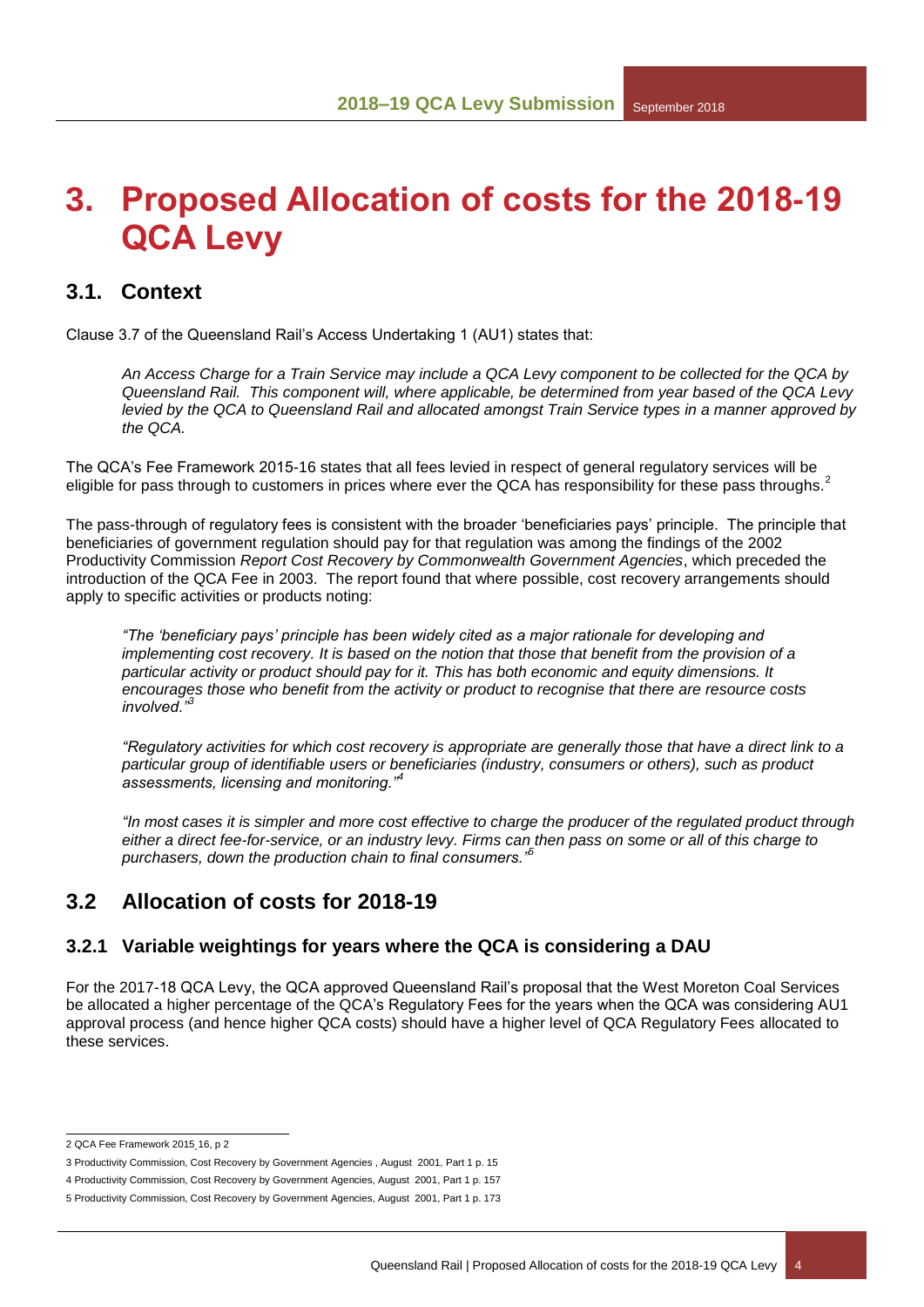Specifically, Queensland Rail proposed that a higher allocation of costs (and weighting) be applied for West Moreton Coal services for the years in which the QCA was considering a draft access undertaking compared to those years where the QCA is undertaking compliance activities only. The weights Queensland Rail proposed previously are shown in **Table 4**.

#### Table 4: Weightings for recovery of the QCA Regulatory Fee by Train Service type 2014-15 to 2017-18

| <b>Train Service type</b>                          | <b>Weighting</b><br>$2014 - 15 - 2015 - 16$<br><b>Compliance plus AU1</b><br>consideration | <b>Weighting</b><br>$2016 - 17 - 2017 - 18$<br><b>Compliance only</b> |
|----------------------------------------------------|--------------------------------------------------------------------------------------------|-----------------------------------------------------------------------|
| West Moreton Coal                                  | 14                                                                                         | b                                                                     |
| Freight & Minerals-Mount Isa                       | 1.5                                                                                        | 1.5                                                                   |
| Freight & Minerals-North Coast Line & West Moreton | 1.0                                                                                        | 1.0                                                                   |
| Long Distance Passenger                            | 1.0                                                                                        | 1.0                                                                   |

The proposed weights are applied to the forecast gross tonne kilometres (gtks) for the relevant Train Service types to calculate the costs to be recovered from each Train Service type.

#### <span id="page-6-0"></span>**3.2.2 Allocation to West Moreton System Coal**

Queensland Rail does not have the information to definitively estimate the quantum of the QCA's Regulatory Fees that the QCA estimates would be directly attributable to West Moreton System coal traffic for 2018-19.

However, the QCA's assessment of issues associated with coal reference tariffs for DAU2, combined with compliance activities specifically related to the West Moreton Coal system (e.g. review of capital expenditure, consideration of endorsed variation events/review events etc.) is likely to be the most significant drivers of the costs underpinning the QCA Regulatory Fee for 2018-19. These cost drivers are only relevant to West Moreton System coal.

West Moreton System Coal traffic also benefits from the general, non-coal specific provisions of the access undertaking that apply to all traffics such as the negotiation process, the Network Management Principle, Standard Access Agreement and reporting requirements.

Queensland Rail is proposed increasing the allocation of the QCA Regulatory Fee to be recovered from the West Moreton System Coal to the level approved for the 2014-15 and 2015-16. Specifically, Queensland Rail has proposed increasing the weighting for West Moreton Coal from 6 to 14 for 2018-19, which would result in 67.4 per cent of the QCA's Regulatory Fees based on forecast railings being recovered from West Moreton System coal access holders.

Queensland Rail considers it reasonable that a higher percentage of the QCA's ongoing costs also be allocated to West Moreton System Coal to avoid other access holders being charged for regulatory services that they do not benefit from.

#### <span id="page-6-1"></span>**3.2.3 Allocation to Mount Isa Line Freight and Minerals**

Queensland Rail is proposing no change to the weighting approved by the QCA for the North Coast for the 2017-18 QCA Levy.

Freight and Minerals traffics on the Mount Isa System receive the benefits of regulation from AU1 through negotiation process, pricing rules, operating requirements associated with the provision of access to the network, including consideration of network management principles and the operating requirements manual, performance reporting and the development of a standard access agreement. The QCA will consider matters relevant to the Mount Isa Line during the DAU2 process.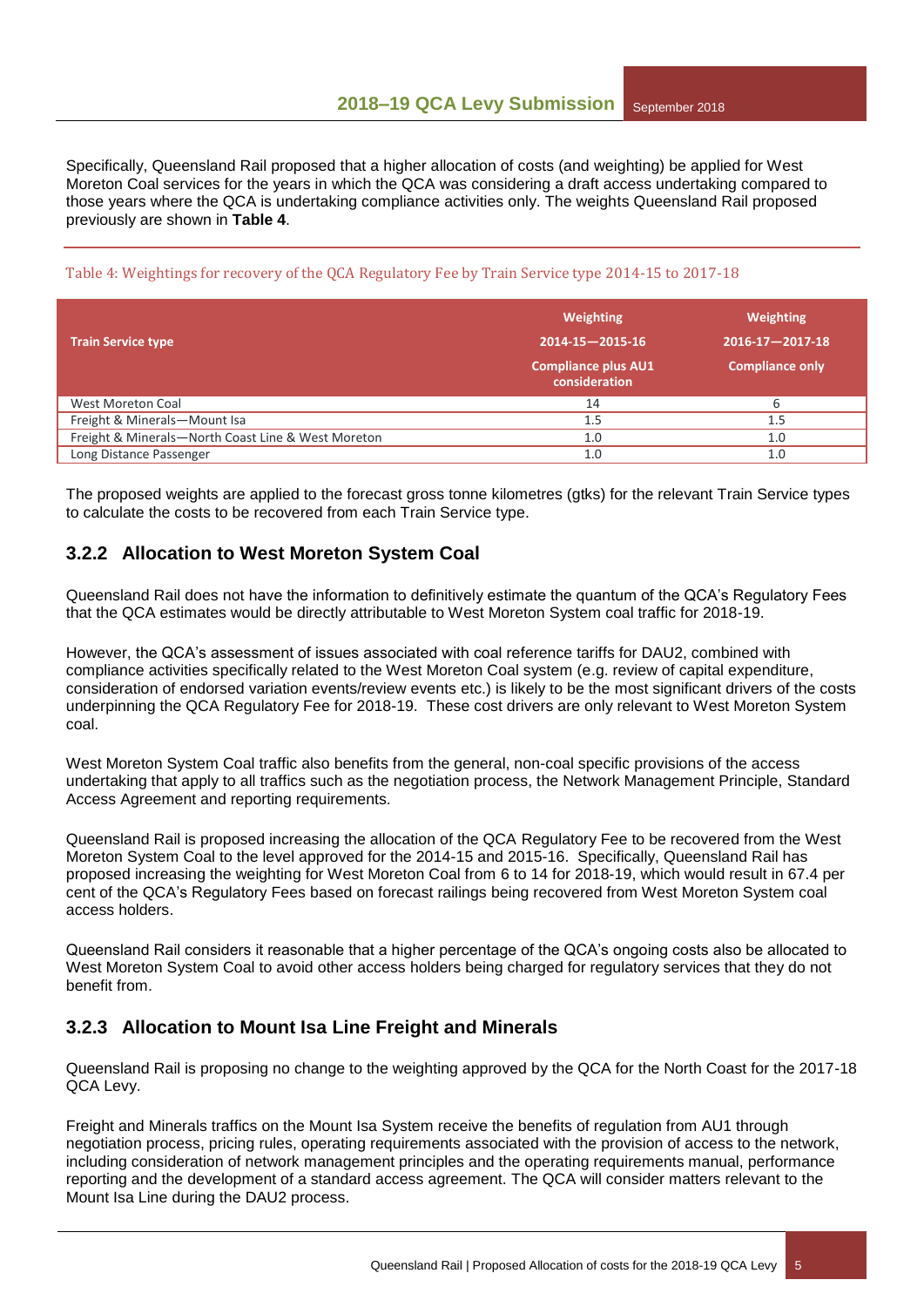### <span id="page-7-0"></span>**3.2.4 Allocation to North Coast Line and West Moreton Freight and Minerals**

Queensland Rail is proposing no change to the weighting approved by the QCA for the North Coast Line and other West Moreton freight and mineral traffic for the 2017-18 QCA Levy.

Freight and Minerals traffics on the North Coast Line and West Moreton system receive the benefits of regulation from AU1 through negotiation process, pricing rules, operating requirements associated with the provision of access to the network, including consideration of network management principles and the operating requirements manual, performance reporting and the development of a standard access agreement.

However, unlike coal on the West Moreton Network and the movement of bulk commodities on the Mount Isa Line, most of the freight moved on the North Coast Line is in direct competition with road transport. Queensland Rail's access charges on the North Coast Line are limited by the market price that rail can charge relative to road transport. This also limits the capacity of train operators to pass through and recover the costs of the QCA Levy from end customers.

#### <span id="page-7-1"></span>**3.2.5 Allocation to Long Distance Passenger**

Queensland Rail is proposing no change to the QCA Regulatory Fees recovered from long distance passenger services, noting the primary emphasis of AU1 and the QCA's consideration of the DAU2 is relevant to the provision of freight services.

#### <span id="page-7-2"></span>**3.2.6 Allocation to other Train Services**

As has historically been the case, Queensland Rail proposes not to allocate the recovery of QCA Regulatory Fees to other Train Services such as movement of grain on the South West, West and Central West Networks and the movement of general freight on the Central West Network.

These Train Services are heavily contestable with road, with limited ability to pass through the costs. The traffic volumes are also very low, seasonal and cannot be reliably forecast from year to year. Many of these services operate on an ad hoc basis.

### <span id="page-7-3"></span>**3.3 Allocation of costs for 2018-19 QCA Levy by Train Service type**

**Table 5** shows the allocation of costs to the relevant Train Service types by applying the proposed weighting for 2018-19 to:

- the forecast gkts for West Moreton Coal services consistent with the July 2018 Review Event; and
- the forecast gtks for other Train Service Types consistent with Queensland Rail's 2018-19 Operational Plan.

Table 5: Proposed weighting and allocation of costs for recovery of QCA Regulatory Fee by Train Service type 2018-19

|                                                    | Weighting | <b>Allocation of costs</b> |
|----------------------------------------------------|-----------|----------------------------|
| <b>Train Service type</b>                          | 2018-19   | (%)                        |
| West Moreton Coal                                  | 14        | 67.4%                      |
| Freight & Minerals-Mount Isa                       | 1.5       | 18.3%                      |
| Freight & Minerals-North Coast Line & West Moreton | 1.0       | 13.1%                      |
| Long Distance Passenger                            | 1.0       | 1.2%                       |

**Attachment 2** provides detail on the cost allocations by Train Service type.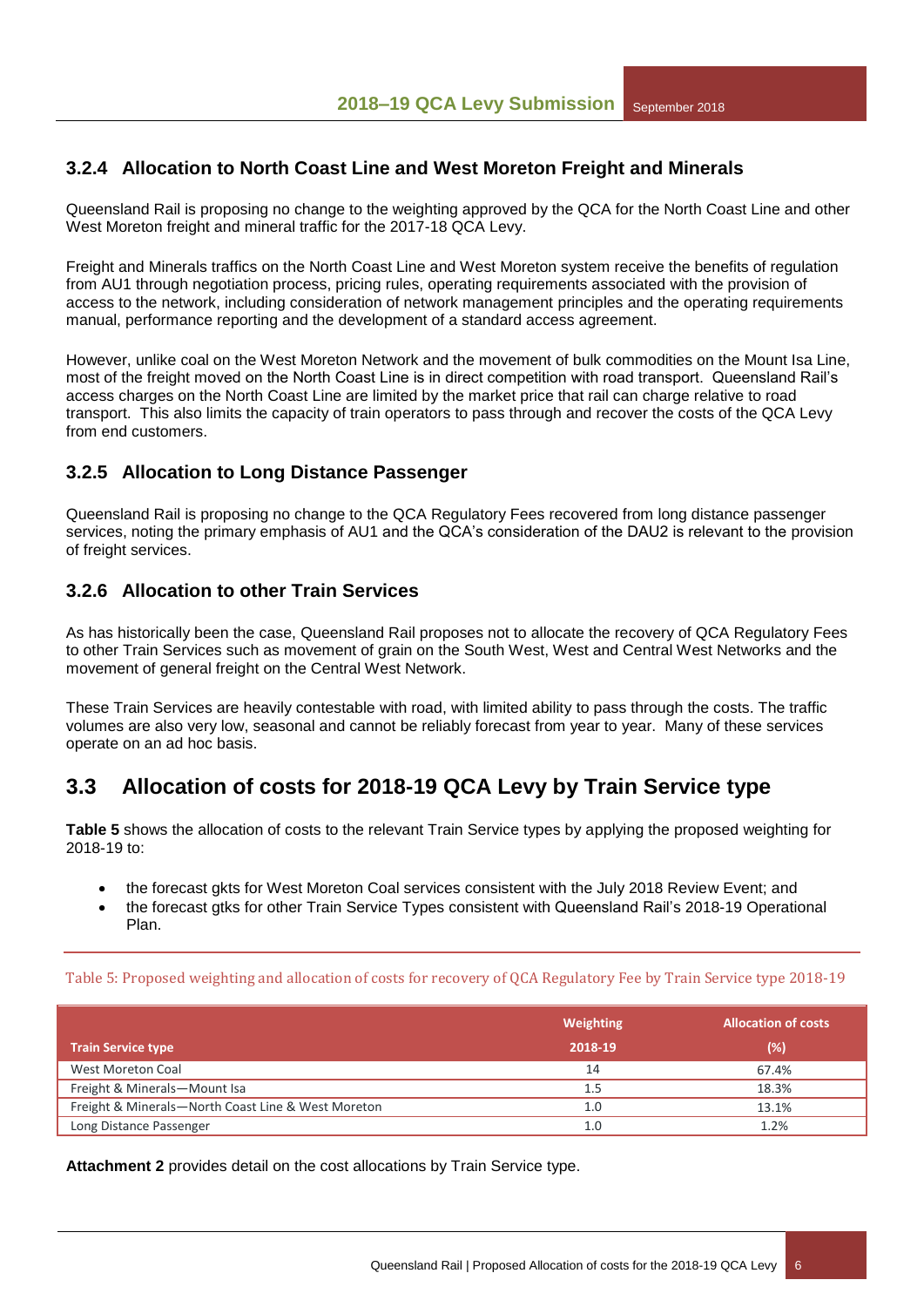# <span id="page-8-0"></span>**4. Proposed 2018-19 QCA Levy**

The proposed 2018‒19 QCA Levy by Train Service is set out in **Table 6**. **Attachment 1** shows the calculations for the QCA Levy.

#### Table 6: Current QCA Levy and proposed 2018-19 QCA Levy (nominal)

| <b>Train Service</b>                                          | <b>Approved</b>         | <b>Proposed</b>  |
|---------------------------------------------------------------|-------------------------|------------------|
|                                                               | <b>2017-18 QCA Levy</b> | 2018-19 QCA Levy |
| West Moreton System Coal (\$/net tonne)                       | \$0.31825               | \$0.14348        |
| Freight & Minerals - Mount Isa (\$/'000 gtk)                  | \$0.03447               | \$0.07536        |
| Freight & Minerals - North Coast & West Moreton (\$/'000 gtk) | $-50.00394$             | \$0.04519        |
| Passenger (\$/track km)                                       | \$0.00019               | \$0.01597        |

Table 6 also shows the comparison of proposed 2018-19 QCA Levy to the 2017-18 QCA Levy which is currently being changed to access holders.

Until the QCA approves a new QCA Levy amount, the 2017-18 QCA Levy is being charged to access seekers, although the 2017-18 QCA Levy is not representative of the 'normal' levy. As the QCA is aware, the 2017-18 QCA Levy included a one-off adjustment for the historic under-recovery of QCA Fees from 2010-11 to 2016-17. It also applied the higher weights for the West Moreton System Coal.

Although Queensland Rail will 'true-up' the QCA Levy after the QCA's Final Decision, until that time West Moreton System Coal access holders are paying a higher QCA Levy than is proposed, and access holders on other systems are paying less with North Coast Line access holders receiving a very small discount on each bill.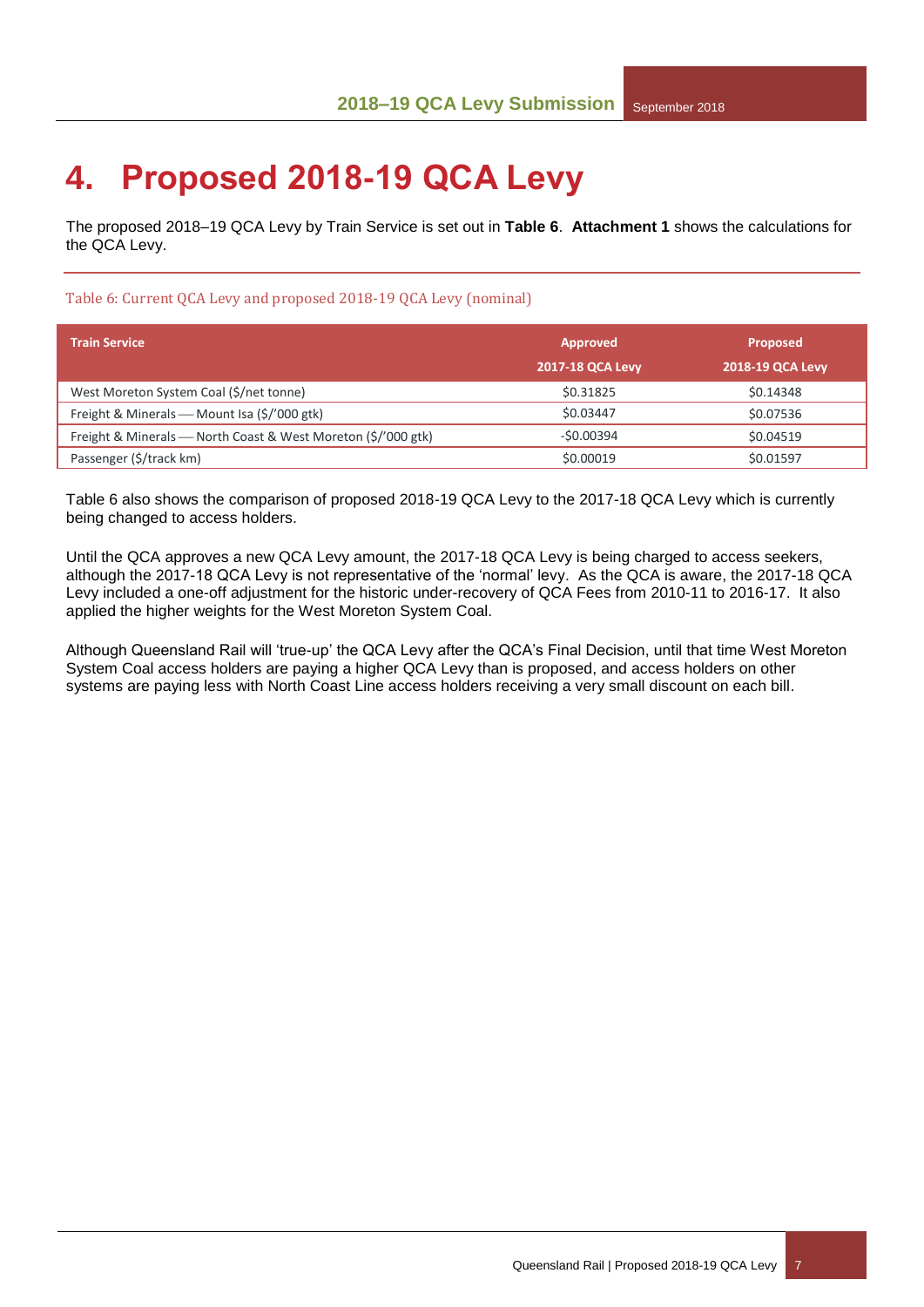# <span id="page-9-0"></span>**Attachment 1: 2018‒19 QCA Levy calculations**

#### **VOLUME FORECASTS\***

| <b>Traffic Type</b>                     | <b>Net Tonnes</b> | 000 Gtks  | Tkm      |
|-----------------------------------------|-------------------|-----------|----------|
| West Moreton System Coal                | 6.643.722         |           |          |
| Freight & Minerals - Mount Isa          |                   | 5.767.532 |          |
| Freight & Minerals - NCL & West Moreton |                   | 6.194.191 |          |
| Passenger                               |                   |           | .606.603 |

|  | Gtk and tkm forecasts only include the following areas: |  |  |  |  |  |
|--|---------------------------------------------------------|--|--|--|--|--|
|--|---------------------------------------------------------|--|--|--|--|--|

| Passenger                                               |                                                    | .606,603 ا |
|---------------------------------------------------------|----------------------------------------------------|------------|
| Gtk and tkm forecasts only include the following areas: |                                                    |            |
| System                                                  | Geographical Area                                  | Areas      |
| North Coast Line                                        | Nambour to Cairns (excl. Callemondah to Rocklands) | 5,7,8      |
| Mt Isa Line                                             | Stuart to Mt Isa - Flynn to Phosphate Hill         | 9          |
| West Moreton System                                     | Rosewood to Toowoomba - Toowoomba to Miles         | 2.3        |
|                                                         |                                                    |            |

#### **QCA FEES**

Total Fees (excluding GST)

 $\frac{1}{1,933,000}$ 

| <b>QCA Fee Allocator</b>                |                 | Percentage | QCA Fee Ba          |
|-----------------------------------------|-----------------|------------|---------------------|
| West Moreton System Coal                |                 | 67.4%      | <b>West Moretor</b> |
| Freight & Minerals - Mount Isa          |                 | 18.3%      | Freight & Min       |
| Freight & Minerals - NCL & West Moreton |                 | 13.1%      | Freight & Min       |
| Passenger                               |                 | 1.2%       | Passenger           |
| Total                                   |                 | 100.0%     | Total               |
| 2017-18 Adjustments                     |                 |            | <b>With Adjustr</b> |
| West Moreton System Coal                | -\$             | 349,553    | <b>West Moretor</b> |
| Freight & Minerals - Mount Isa          | \$              | 80,860     | Freight & Min       |
| Freight & Minerals - NCL & West Moreton | \$              | 26,635     | Freight & Min       |
| Passenger                               | \$              | 2,478      | Passenger           |
| Total                                   | -\$             | 239,579    | Total               |
| <b>Denominator</b>                      |                 |            |                     |
| West Moreton System Coal                |                 | 6,643,722  |                     |
| Freight & Minerals - Mount Isa          |                 | 5,767,532  |                     |
| Freight & Minerals - NCL & West Moreton |                 | 6,194,191  |                     |
| Passenger                               |                 | 1,606,603  |                     |
| <b>Standard Levies</b>                  |                 |            |                     |
| West Moreton System Coal                | \$              | 0.19609    | per net tonne       |
| Freight & Minerals - Mount Isa          | \$              | 0.06134    | per 000 gtks        |
| Freight & Minerals - NCL & West Moreton | \$              | 0.04089    | per 000 gtks        |
| Passenger                               | \$              | 0.01443    | per tkm             |
| Final Levies (with 2017-18 Adjustments) |                 |            |                     |
| <b>West Moreton System Coal</b>         | \$              | 0.14348    | per net tonne       |
| Freight & Minerals - Mount Isa          | $\overline{\$}$ | 0.07536    | per 000 gtks        |
| Freight & Minerals - NCL & West Moreton | \$              | 0.04519    | per 000 gtks        |
| Passenger                               | \$              | 0.01597    | per tkm             |
|                                         |                 |            |                     |

|                             | Percentage | <b>QCA Fee Base Amount</b>              | <b>Amount</b>   |
|-----------------------------|------------|-----------------------------------------|-----------------|
|                             | 67.4%      | West Moreton System Coal                | \$<br>1,302,775 |
|                             | 18.3%      | Freight & Minerals - Mount Isa          | \$<br>353,758   |
|                             | 13.1%      | Freight & Minerals - NCL & West Moreton | \$<br>253,285   |
|                             | 1.2%       | Passenger                               | \$<br>23,182    |
|                             | 100.0%     | Total                                   | \$<br>1,933,000 |
|                             |            | <b>With Adjustments</b>                 |                 |
| -\$                         | 349,553    | West Moreton System Coal                | \$<br>953,222   |
|                             | 80,860     | Freight & Minerals - Mount Isa          | \$<br>434,618   |
|                             | 26,635     | Freight & Minerals - NCL & West Moreton | \$<br>279,920   |
|                             | 2,478      | Passenger                               | \$<br>25,661    |
| $rac{4}{9}$ 8 $\frac{4}{9}$ | 239,579    | Total                                   | \$<br>1,693,421 |
|                             |            |                                         |                 |
|                             |            |                                         |                 |
|                             | 6,643,722  |                                         |                 |
|                             | 5,767,532  |                                         |                 |
|                             | 6,194,191  |                                         |                 |
|                             | 1,606,603  |                                         |                 |
|                             |            |                                         |                 |
|                             |            |                                         |                 |
| $\frac{1}{2}$               | 0.19609    | per net tonne                           |                 |
| $\frac{1}{2}$               | 0.06134    | per 000 gtks                            |                 |
|                             | 0.04089    | per 000 gtks                            |                 |
| \$                          | 0.01443    | per tkm                                 |                 |
|                             |            |                                         |                 |
| $\frac{1}{2}$               | 0.14348    | per net tonne                           |                 |
| \$                          | 0.07536    | per 000 atks                            |                 |
| $\overline{\mathbb{S}}$     | 0.04519    | per 000 atks                            |                 |